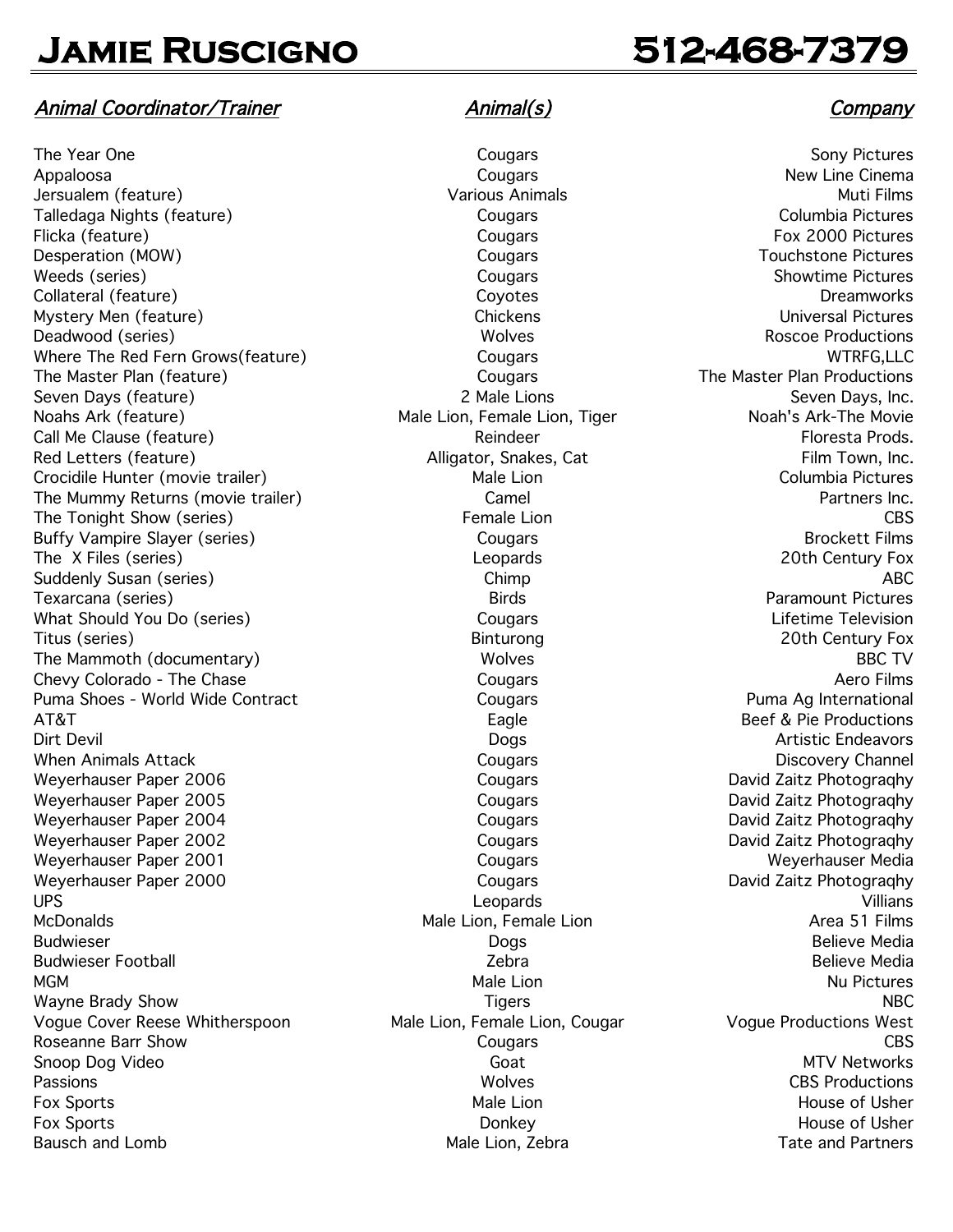Chevy Zebra Avalon Films California Cheese **Cows, Bull Cows, Bull** Cows, Bull House of Usher WWE Wrestling and the United States of the Donkey Control of the United States of the United States of the United States of the United States of the United States of the United States of the United States of the United Sta Jeep Male Lion X-Films Capitol One Insurance The Male Lion, 3 Female Lions and Multimediate Multimediate Multimediate Multimediate Mult United Health Care **Male Lion, 2 Female Lions** And Lions Radical Films Verizon Wireless **Male Lion** Male Lion Backyard Productions Esso Tigers Planet Pre Pro LA Konica **Male Lion, 3 Female Lions Male Lions** Planet Pre Pro LA Lorne Resnick Photograpy **Tigers** Tigers **Lorne Resnick** Wild Cat Beer Cougars Jet Films Pheonix University **Tigers** Pheonix University **Tigers** Pheonix University Deer Park Water **Cougars** Cougars Cougars Stieffel and Company Gator Days Cougars Colorado Bell Casino Donahue Schrieber Cougars Jay P. Morgan Kellogs French Toast November 2008 New Zebra, Baboons New York 2012 New York 2014 Puma Consulting The Cougars Cougars Cougars Cougars Brian McMillians Pac Bell Cougars RSA USA Quizno's Pigeons Traktor Sole Cougars Virgin Records Mad TV **Gentle Jungle** Annual Party Tigers Heinz Crist Puma Herbicide 2001 **Cougars** Cougars **Rhythm & Hues** Rhythm & Hues Puma Herbicide 2002 Cougars Kachew Films Pop Secret **Capuchin** Capuchin Space Program Space Program Disneyland Resorts **Zebra** Zebra **Zebra Zebra Quantum Ent.** Gator Days 2 Female Lions Colorado Bell Casino Charity Event **Charity Event** Charity Event **Zebra** Party Planners **Party Planners** Pet Insurance USA and the Male Lion Male Lion and Male Lion wildlife Waystation Dicovery HDTV Concrete Films Concrete Films Concrete Films Concrete Films Concrete Films Toyota Dogs Gartner Films Toyota Male Lion Brentwood Pictures True Value Hardware **Rational Englisher Community Community** Rats **Rational Englisher Community Reachhouse Films** Fox River Paper **Foxes** Foxes NDW Communications PBS Skunk Kirsko Films Noahs Ark Male Lion, Tiger Male Lion, Tiger Southwest Airlines St. Paul Insurance **Male Lion, Female Lion, Tiger** Multipune Multipune Multipune Multipune Multipune Multipune Mu Siemans Cell Phones **Male Lions** Male Lions Traktor Films Birds Eye Rabbits Rhythm & Hues West Cigarettes 2 Male Lions While You Wait State Farm Insurance **Male Lion** Male Lion Bednarz Films Lexus **Lexus** Leopards **Leopards Leopards Hungry Man Prods.** Project Eagle **Tawny Eagle** Tawny Eagle **Tawny Eagle** A & R Group The In Crowd Dog One Stop Prods. Petsmart Birds Jerry Garns Studios Petco **Dogs** Dogs T-Minus 30 Films Anderson Consulting The Consulting Consulting Consulting Consulting Ron Kimball Studios Ron Kimball Studios Honda Zebra M Company Nikon **Nikon** Richard Hamilton Smith Voque California Overeasy Nate Lion Male Lion California Overeasy Best Buy **Reindeer** Sandwick Pictures **Contract Pictures** Reindeer Sandwick Pictures Mulberry Male Lion 2 K Prods. Pokemon **Dog, Birds** Tool of North America Mens Warehouse **Dog Communist Pictures** Dog **Dog** Orbit Pictures

cont. Page 2 Burger King **Rabbits, Racoon Rabbits, Racoon Moxie Pictures**